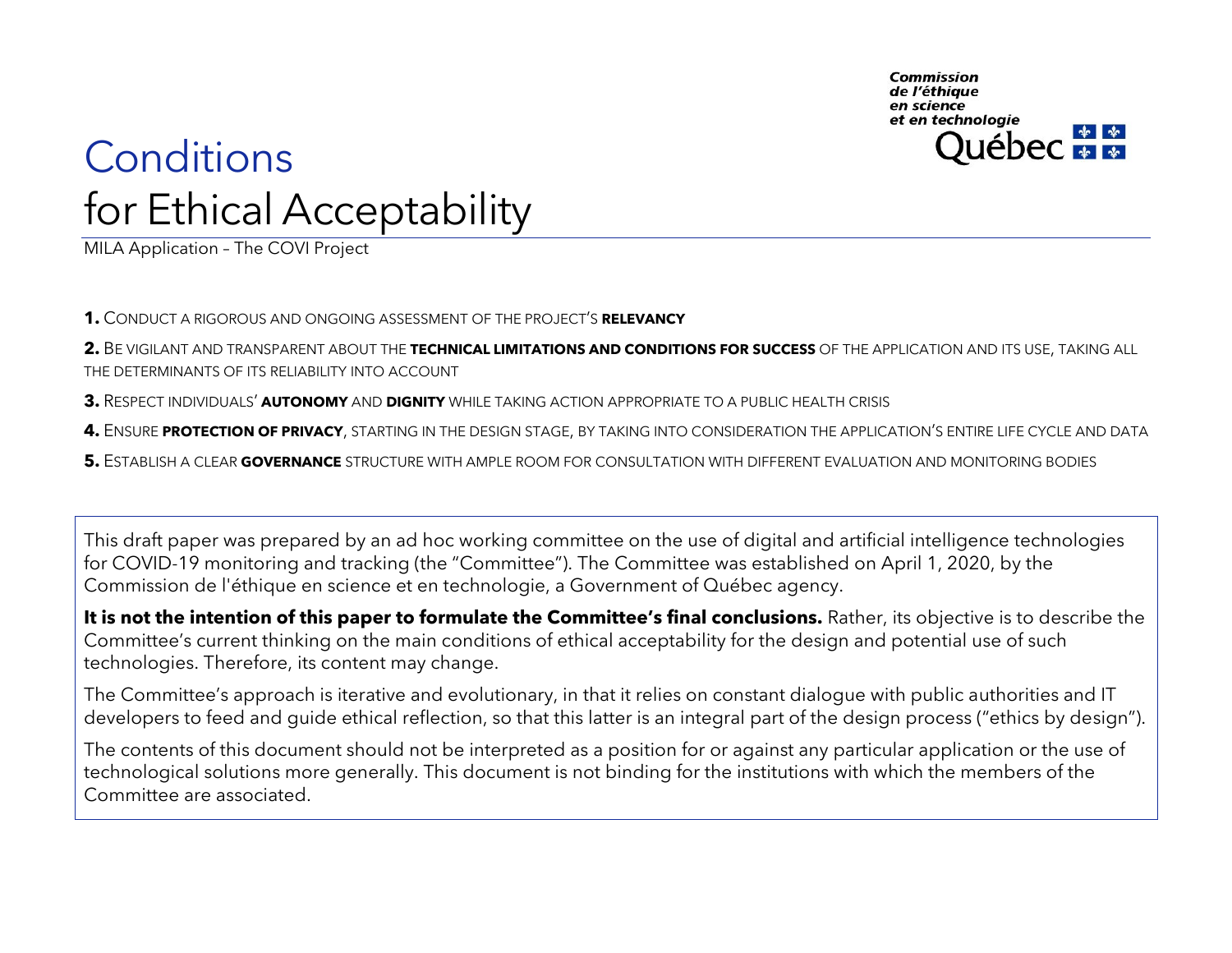### <span id="page-1-0"></span>**1.** CONDUCT A RIGOROUS AND **ONGOING** ASSESSMENT OF THE PROJECT'S **RELEVANCY**

- The functionalities of the application must be anchored in **public health needs**, as expressed by the public health authorities currently involved in fighting the pandemic.
- The planned use of the application must occur at **the appropriate time** in the public health authorities' strategy.
- Use of the application should not come as an additional burden for health care workers, who are already heavily solicited (**do no harm**). Functionalities must be designed to fit into currently applied health processes and protocols, including the one requiring health professionals to provide a special code or token to confirm a positive diagnosis.
- The contact tracing and the algorithmic individual risk estimation functions must meet a **[reliability](#page-2-0)** threshold. While the reliability of the algorithm cannot be assessed from the start, it must nevertheless be demonstrated as early on as possible in the process and be reassessed at each stage of development.
- There must be **proportionality** of expected benefits and possible risks, reflecting the state of research and international experience.

The state of emergency and the significant prejudice caused by social distancing measures, as well as by the closures of institutions and businesses, require multiple avenues to be explored to maximize health benefits while minimizing the psychological, social, economic, financial and moral impacts on the population. The MILA application—COVI Project is one possible technological solution among others that should be considered in this exploration.

Relevancy must be measurable and able to be reassessed at different stages of the project. Stated otherwise, it will be necessary to conduct an ongoing evaluation of at least some of its aspects. **An adequate governance structure must support ongoing monitoring and evaluation** [\(see point 5](#page-5-0)). In particular, a few indicators should be identified to measure the success of the use of the application's different functions. This also raises the question of a "control group", i.e., a point of comparison making it possible to assess the gains of using the application.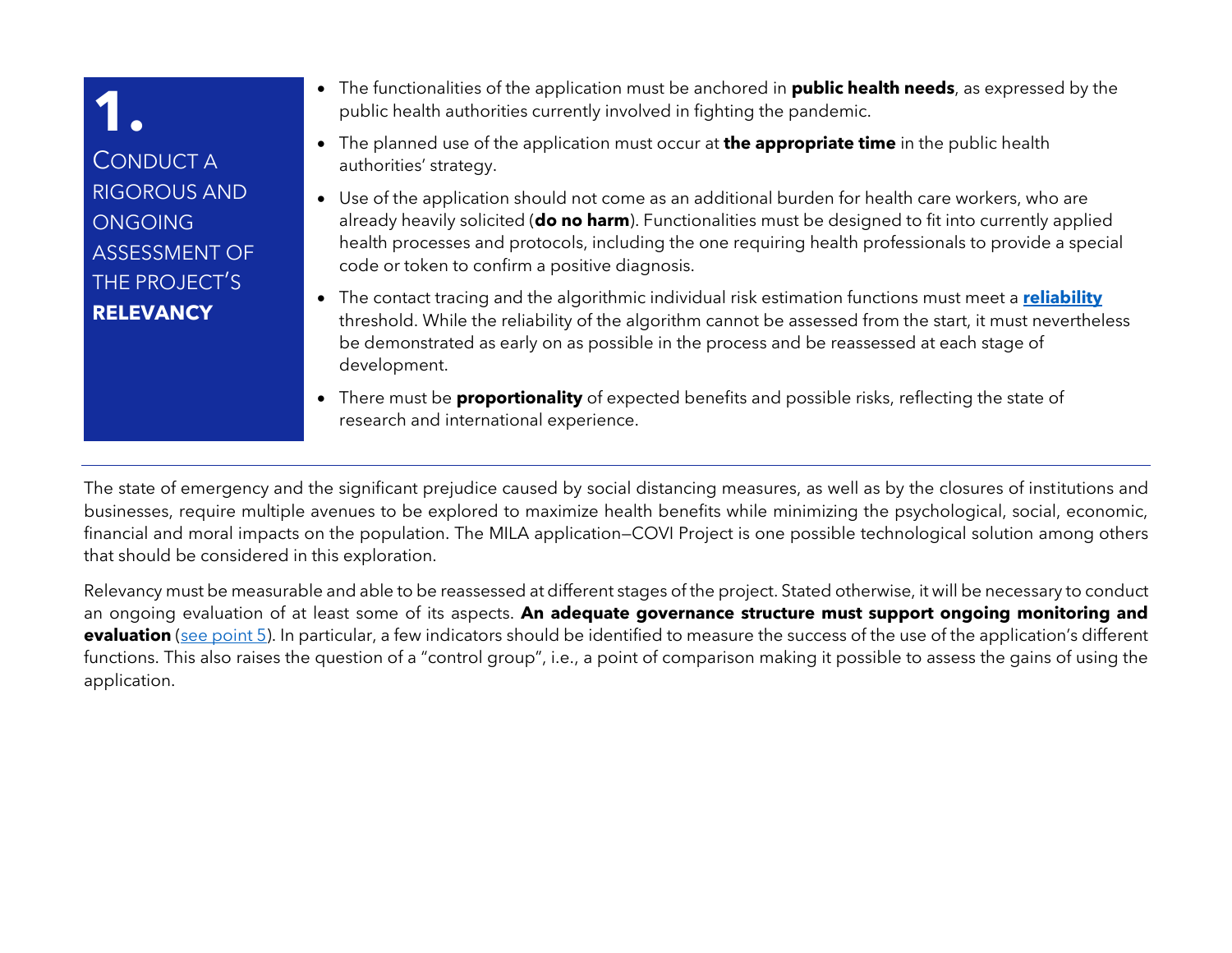<span id="page-2-0"></span>BE VIGILANT AND TRANSPARENT ABOUT THE **TECHNICAL LIMITATIONS AND CONDITIONS FOR SUCCESS** OF THE APPLICATION AND ITS USE, TAKING ALL THE DETERMINANTS OF ITS RELIABILITY INTO ACCOUNT

• The minimum number of users required for the application to be sufficiently reliable must be achieved realistically and without resorting to coercion.

If the application were to be promoted by the government, further ethical analysis would be required.

- Issues related to the **reliability of data sources** must be recognized and taken into consideration by all stakeholders; for example, the underrepresentation of people with limited or no access to a mobile phone, and the risk of errors or lies in the self-reporting of medical history and symptoms.
- The vulnerable populations who are among those most likely to be affected by the pandemic may be left behind by the application: these people may not have access to technological devices, may not be able to fully understand the information being communicated to them or may not have the resources to further protect themselves against the risks of virus exposure in any case. At the strict minimum, **several approaches must be used simultaneously along with a technological solution.** In addition to the issue of reliability, major **inclusion** and **non-discrimination** issues have been raised.
- The actual effectiveness of Bluetooth technology for contact tracing is controversial. In particular, this use has been criticized for being inaccurate, generating false positives of contact, and consequently, either under- or overestimating exposure to the virus. An application that draws on GPS geolocation also raises privacy issues. Developers need to **better justify the choice of the adopted technology.**
- Widespread international screening campaigns seem to demonstrate that a high proportion of infected people are asymptomatic. **Measures, such as intensified screening, should be implemented to address this major limitation** in the assessment of individual risk.
- If a rigorous examination of the technical limitations of the application and the conditions for its successful use were to call into question its reliability, its [relevancy](#page-1-0) would also be questioned.
- Limitations in regard to reliability should not become a pretext for expanding data collection, which would conflict with the principles of collection based on necessity, minimization and privacy.

A false sense of security among the general public or even among authorities must be avoided, as a result of a faulty assessment or a miscommunication to the user of the level of risk. For example, a user could construe a "green" rating as a stamp of immunity, which would be false and could lead them to engage in risky behaviour. Conversely, a "red" rating could cause a person additional anxiety that may not actually be warranted before a positive diagnosis is made.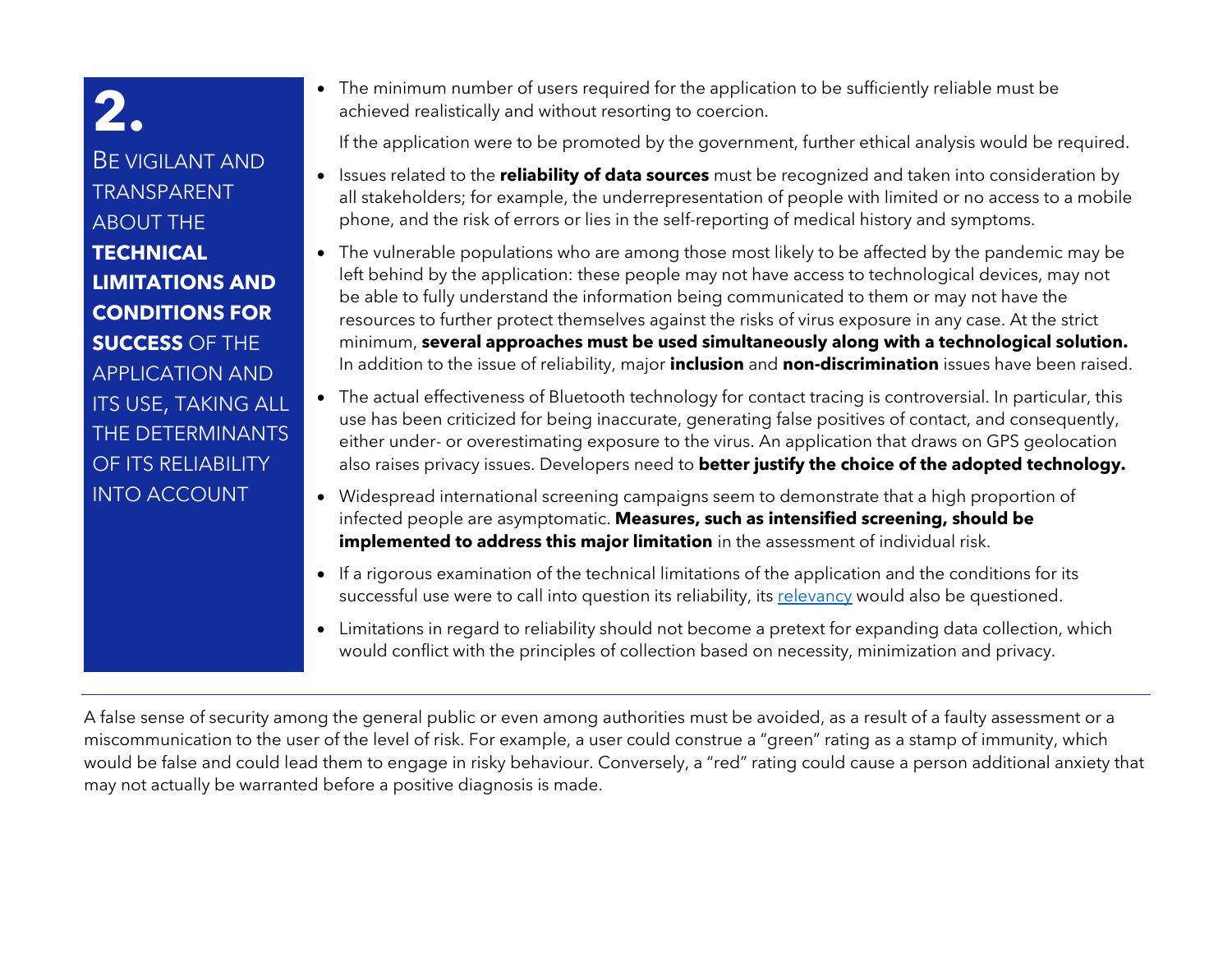#### <span id="page-3-0"></span>**RESPECT** INDIVIDUALS' **AUTONOMY** AND **DIGNITY** WHILE TAKING ACTION APPROPRIATE TO A PUBLIC HEALTH **CRISIS**

- In the context of the health crisis, the implemented measures are expected to curtail certain individual freedoms in the name of collective health benefits. Whether technological or otherwise, the measures that are selected must be those expected to bring the greatest benefits with the least harm and infringement of freedoms.
- Users who are over age 18 and sound of mind must be given the opportunity to formulate an **informed, voluntary and time-limited [consent](#page-4-0)** for each of the project purposes and, in particular, for the data collection. To this end, accessible and understandable information that can be read in a reasonable amount of time must be provided at all appropriate moments. The adoption of the tool must also be free of undue coercion, which can be difficult in a context where social pressure is likely to be strong and potentially encouraged by governments. A government stance in favour of a technological solution must first and foremost be in keeping with the public health authorities' strategy and be accompanied by increased State responsibility in regard to protection from potential harm, as well as transparency and communication.
- Measures must be provided to **protect minors and incompetent adults** who might download and use the application.
- By categorizing users according to their level of risk, the application could lead to **stigmatization** and **discrimination** based on the rating. Individuals deemed to be at risk should not be subjected to prejudice as a result of this rating. If such prejudice is unavoidable, **compensation** measures must be foreseen.

For example, if the risk score estimated by the application were to be used, as a necessary part of the public health strategy, to inform a gradual return to the workplace for low-risk employees, then protections and compensation would be necessary for employees said to be at higher risk and therefore unable to return to work.

- **The risk rating estimated by the application should not be used by individuals to manage access to public places and businesses** (coffee shops, stores, etc.).
- If the application is deployed, it is highly likely that such discrimination would occur. It would certainly be both easy and tempting (particularly for merchants and employers) to ask to see a consumer's or employee's risk rating as a condition for entry into their establishment, even if such a practice was prohibited. Special attention must be paid to this pitfall and a **discourse that discourages suspicion among citizens must be adopted**.

It is expected, in the context of a pandemic, for public health authorities to impose measures that significantly restrict individual freedoms, with detrimental social, economic and psychological consequences for many. The application is therefore being evaluated at a time that is not "normal," when our reasonable expectation of autonomy may differ from our expectations in a non-crisis context. The solution chosen should be one that, in the circumstances, best achieves a balance between respecting autonomy, minimizing harm, maximizing health benefits and distributing these equitably throughout the population.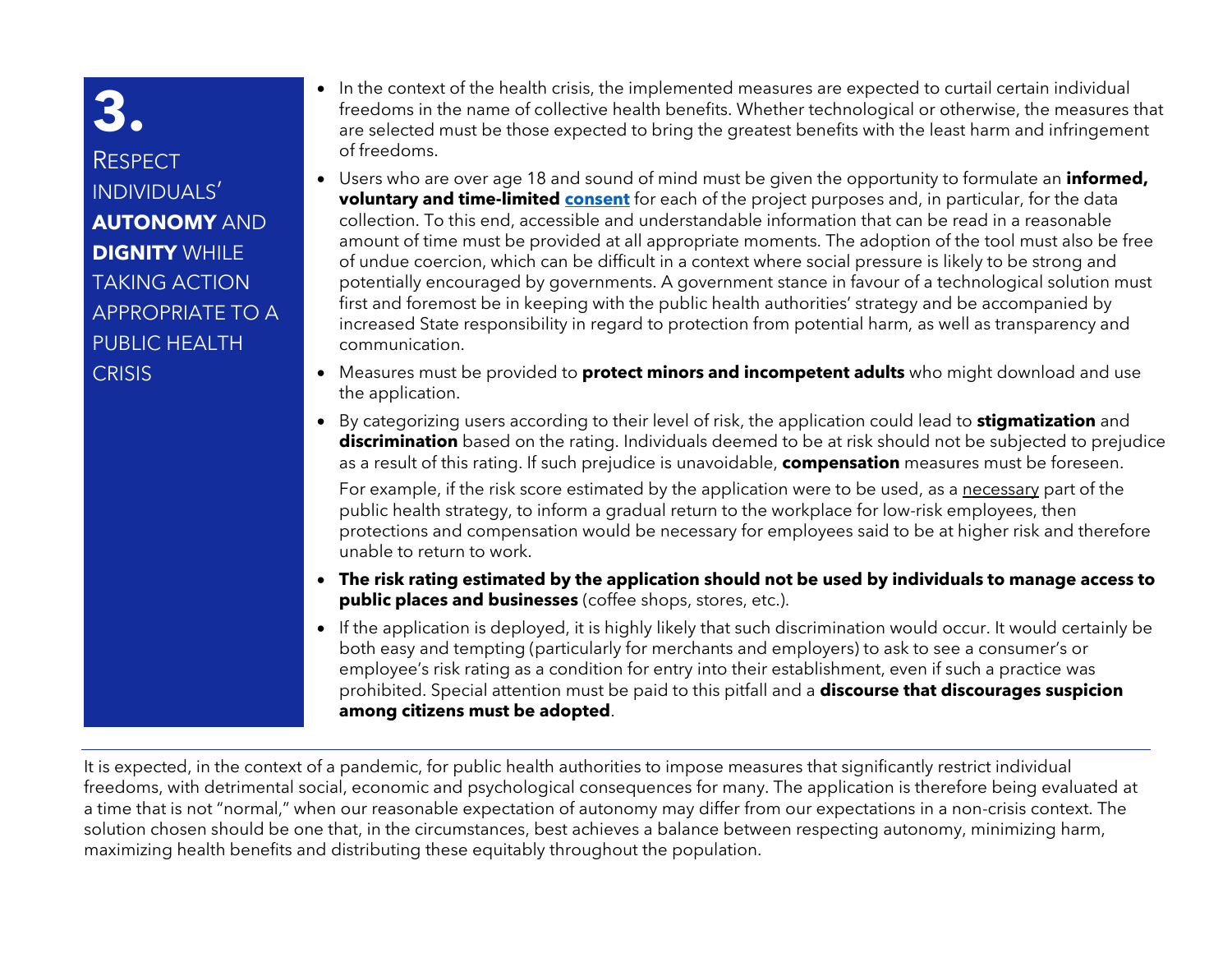<span id="page-4-0"></span>**ENSURE PROTECTION OF PRIVACY**, STARTING IN THE DESIGN STAGE, BY TAKING INTO **CONSIDERATION** THE APPLICATION'S ENTIRE LIFE CYCLE AND DATA

- Privacy by design requires developers to **[work closely](#page-5-0)** with independent bodies to assess impacts on privacy and take the necessary steps to meet legal obligations and eliminate or mitigate risks, from early on in the design process.
- The data collected should be tagged, especially with regard to sensitive data and data with a **high potential for inference** (i.e. data from which sensitive or intrusive information, such as geolocation data, can be inferred).
- Principles of **necessity**, **minimization** and **proportionality** of data collection: The nature and quantity of the data collected must not exceed what is necessary to achieve the **stated**, **validated** and **legitimate** purposes (social acceptability, response to a legitimate public health need), and must be proportionate to the importance of the end objectives and reasonably expected benefits.
- The design should minimize potential privacy risks through the use of well-identified and proveneffective infrastructures and protocols.
- Users of legal age and competence should be given the opportunity to **provide clear, voluntary, informed and time-limited consent** for each of the purposes of the project. Consent must be solicited again if new purposes are pursued or new data, collected. Consent may also be withdrawn at any time. The terms and conditions of the right to withdrawal must be defined immediately.
- As a large amount of personal data (de-identified but not anonymized) will be centralized at MILA to train the learning algorithm, **the responsibility of those who will have access to these data must be defined now.**
- The following actions are also necessary: determine the rules for aggregating the data provided to public authorities; provide a framework for data sharing with third parties; and restrict possible uses of the application and the data in the future.
- The personal data collected should be destroyed within a reasonable amount of time once the purpose of the application has been achieved. Mechanisms for data destruction and deletion of the application ("self-destruction") should be well defined now and accompanied by guarantees for their implementation. As personal information can be generated and inferred from the risk estimation algorithm or classifiers, specific measures must be provided to ensure privacy protection even after the data has been deleted.

It is understood that the development of the algorithm is iterative and that it is difficult to determine completely and in advance which data are most relevant and therefore necessary to achieve the stated purposes. This may justify ongoing assessments throughout the development and deployment phases of the application.